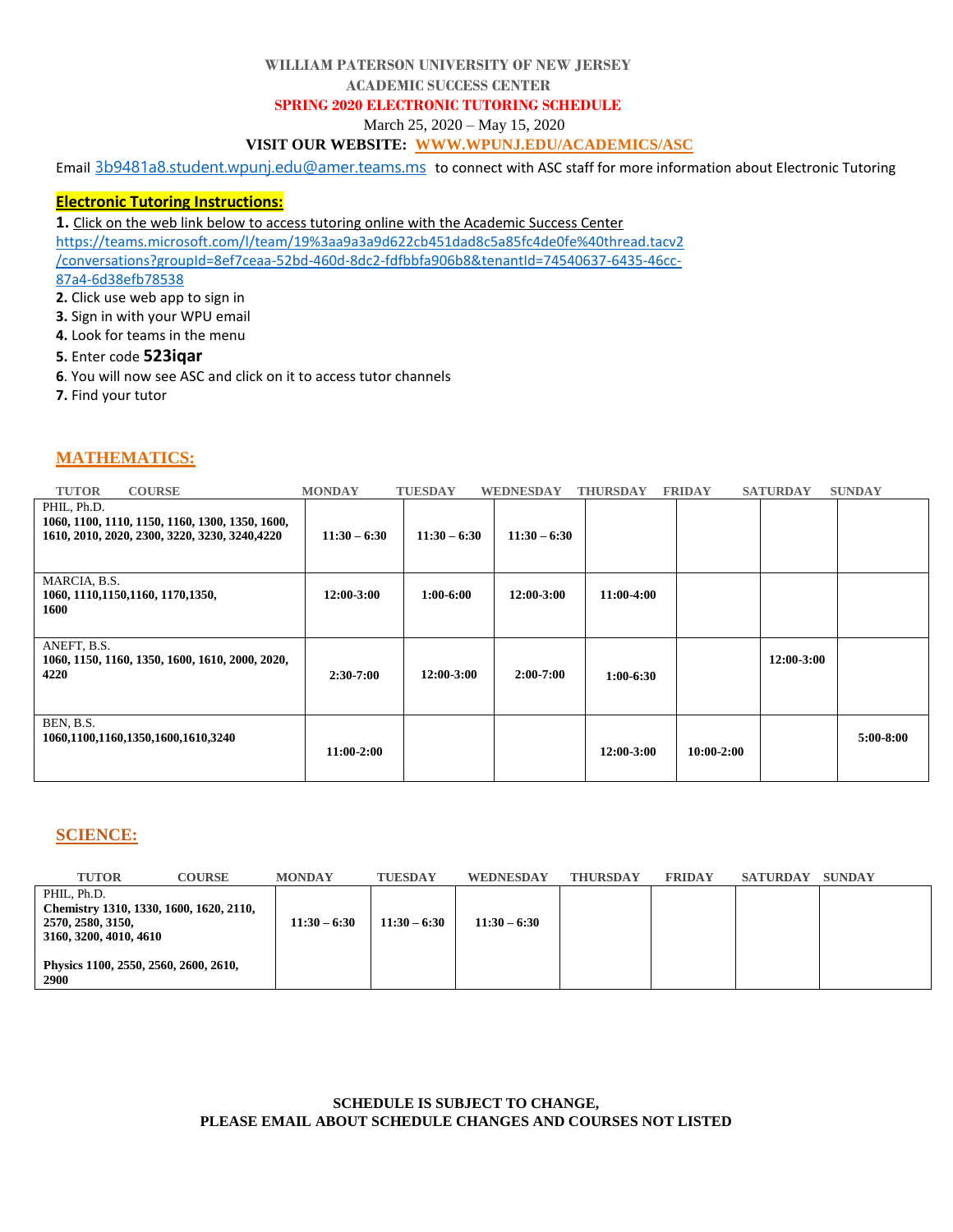### **WILLIAM PATERSON UNIVERSITY OF NEW JERSEY**

#### **ACADEMIC SUCCESS CENTER**

### **SPRING 2020 ELECTRONIC TUTORING SCHEDULE**

March 25, 2020 – May 15, 2020

## **VISIT OUR WEBSITE: [WWW.WPUNJ.EDU/ACADEMICS/ASC](http://www.wpunj.edu/ACADEMICS/ASC)**

Email [3b9481a8.student.wpunj.edu@amer.teams.ms](mailto:3b9481a8.student.wpunj.edu@amer.teams.ms) to connect with ASC staff for more information about Electronic Tutoring

### **Electronic Tutoring Instructions:**

**1.** Click on the web link below to access tutoring online with the Academic Success Center

[https://teams.microsoft.com/l/team/19%3aa9a3a9d622cb451dad8c5a85fc4de0fe%40thread.tacv2](https://teams.microsoft.com/l/team/19%3aa9a3a9d622cb451dad8c5a85fc4de0fe%40thread.tacv2/conversations?groupId=8ef7ceaa-52bd-460d-8dc2-fdfbbfa906b8&tenantId=74540637-6435-46cc-87a4-6d38efb78538)

[/conversations?groupId=8ef7ceaa-52bd-460d-8dc2-fdfbbfa906b8&tenantId=74540637-6435-46cc-](https://teams.microsoft.com/l/team/19%3aa9a3a9d622cb451dad8c5a85fc4de0fe%40thread.tacv2/conversations?groupId=8ef7ceaa-52bd-460d-8dc2-fdfbbfa906b8&tenantId=74540637-6435-46cc-87a4-6d38efb78538)

[87a4-6d38efb78538](https://teams.microsoft.com/l/team/19%3aa9a3a9d622cb451dad8c5a85fc4de0fe%40thread.tacv2/conversations?groupId=8ef7ceaa-52bd-460d-8dc2-fdfbbfa906b8&tenantId=74540637-6435-46cc-87a4-6d38efb78538)

- **2.** Click use web app to sign in
- **3.** Sign in with your WPU email
- **4.** Look for teams in the menu

## **5.** Enter code **523iqar**

- **6**. You will now see ASC and click on it to access tutor channels
- **7.** Find your tutor

## **SOCIAL SCIENCES:**

| <b>TUTOR</b>                                                                                                                            | <b>COURSE</b>                                    | <b>MONDAY</b> | <b>TUESDAY</b> | WEDNESDAY      | <b>THURSDAY</b> | <b>FRIDAY</b> | <b>SATURDAY</b> | <b>SUNDAY</b> |
|-----------------------------------------------------------------------------------------------------------------------------------------|--------------------------------------------------|---------------|----------------|----------------|-----------------|---------------|-----------------|---------------|
| SIMONE, M.A.<br><b>All Levels</b>                                                                                                       | <b>Criminal Justice, Legal Studies Politics-</b> |               |                |                |                 |               | $11:00 - 3:00$  |               |
| ALEC, Ph.D.<br><b>Sociology-All Levels</b><br><b>Anthropology-All Levels</b><br><b>Women's &amp; Gender Studies</b><br>1100, 1500, 1800 |                                                  | 12:00-5:30    |                | $12:30 - 5:30$ | $12:00 - 5:00$  |               |                 |               |
| JADA, B.A.<br>Sociology 1010,1020,2130,2420,3010,<br>3020, 3580, 3740, 4850                                                             |                                                  |               |                |                |                 |               | 11:00-3:00      | $5:00-8:00$   |

# **LANGUAGES:**

| <b>TUTOR</b>                                                         | <b>COURSE</b> | <b>MONDAY</b>  | <b>TUESDAY</b> | <b>WEDNESDAY</b> | <b>THURSDAY</b> | <b>FRIDAY</b> | <b>SATURDAY</b> | <b>SUNDAY</b> |
|----------------------------------------------------------------------|---------------|----------------|----------------|------------------|-----------------|---------------|-----------------|---------------|
| GIOVANNA, M.A.<br>Italian 1100, 1110, 2100<br>Spanish 1100, 1110     |               |                | $11:00-3:00$   | 11:00-2:00       | 11:00-2:00      | $1:00-3:00$   |                 |               |
| GRACE.<br><b>Spanish-All Levels</b>                                  |               | $5:00-8:00$    | $5:00-8:00$    | $5:00-8:00$      | $5:00-6:30$     |               |                 | $5:00-8:00$   |
| ROBERT, M.A<br><b>Spanish-All Levels</b>                             |               | $12:00 - 3:30$ | 12:00-3:00     |                  |                 |               |                 |               |
| SIBYLLE, M.A.<br>French 1100, 1110, 2100<br>Italian 1100, 1110, 2100 |               | $5:00-6:00$    |                | $5:00-6:00$      | 12:30-2:00      |               |                 |               |

### **SCHEDULE IS SUBJECT TO CHANGE, PLEASE EMAIL ABOUT SCHEDULE CHANGES AND COURSES NOT LISTED**